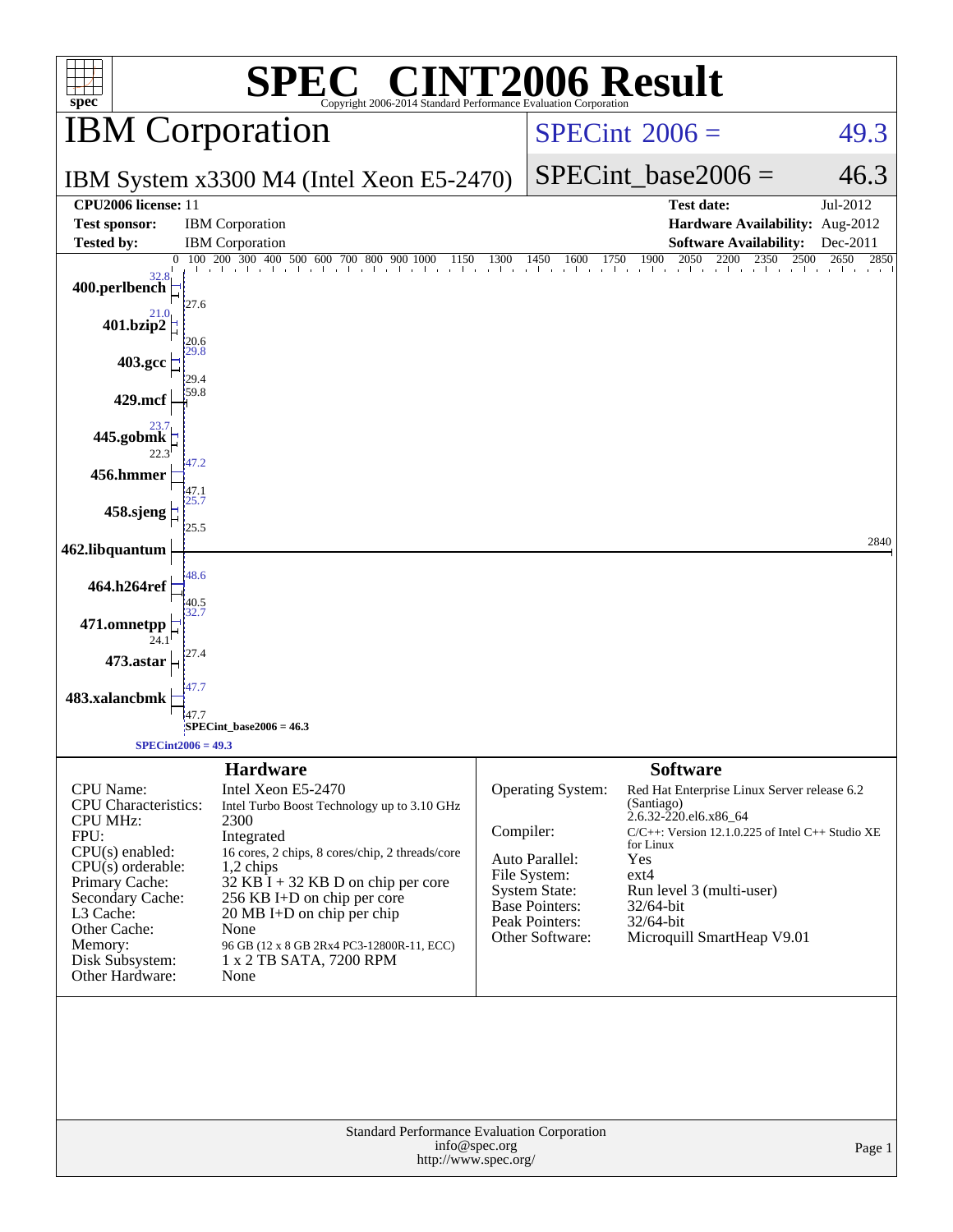

# **[SPEC CINT2006 Result](http://www.spec.org/auto/cpu2006/Docs/result-fields.html#SPECCINT2006Result)**

# IBM Corporation

## $SPECint2006 = 49.3$  $SPECint2006 = 49.3$

IBM System x3300 M4 (Intel Xeon E5-2470)

 $SPECTnt\_base2006 = 46.3$ 

**[CPU2006 license:](http://www.spec.org/auto/cpu2006/Docs/result-fields.html#CPU2006license)** 11 **[Test date:](http://www.spec.org/auto/cpu2006/Docs/result-fields.html#Testdate)** Jul-2012 **[Test sponsor:](http://www.spec.org/auto/cpu2006/Docs/result-fields.html#Testsponsor)** IBM Corporation **[Hardware Availability:](http://www.spec.org/auto/cpu2006/Docs/result-fields.html#HardwareAvailability)** Aug-2012 **[Tested by:](http://www.spec.org/auto/cpu2006/Docs/result-fields.html#Testedby)** IBM Corporation **[Software Availability:](http://www.spec.org/auto/cpu2006/Docs/result-fields.html#SoftwareAvailability)** Dec-2011

### **[Results Table](http://www.spec.org/auto/cpu2006/Docs/result-fields.html#ResultsTable)**

| <b>Base</b>    |                           |                |              |                |              | <b>Peak</b>                |              |                                             |              |                |              |
|----------------|---------------------------|----------------|--------------|----------------|--------------|----------------------------|--------------|---------------------------------------------|--------------|----------------|--------------|
| <b>Seconds</b> | Ratio                     | <b>Seconds</b> | <b>Ratio</b> | <b>Seconds</b> | <b>Ratio</b> | <b>Seconds</b>             | <b>Ratio</b> | <b>Seconds</b>                              | <b>Ratio</b> | <b>Seconds</b> | <b>Ratio</b> |
| 354            | 27.6                      | 356            | 27.4         | 354            | 27.6         | 297                        | 32.9         | 298                                         | 32.8         | 298            | 32.8         |
| 469            | 20.6                      | 469            | 20.6         | 470            | 20.5         | 460                        | 21.0         | 460                                         | 21.0         | 457            | 21.1         |
| 274            | 29.4                      | 274            | 29.4         | 274            | 29.3         | 270                        | 29.8         | 270                                         | 29.8         | 270            | 29.8         |
| 152            | 60.2                      | <u>152</u>     | 59.8         | 153            | 59.6         | 152                        | 60.2         | <u>152</u>                                  | <u>59.8</u>  | 153            | 59.6         |
| 471            | 22.3                      | 471            | 22.3         | 471            | 22.3         | 442                        | 23.7         | 442                                         | 23.7         | 442            | 23.7         |
| 198            | 47.1                      | 198            | 47.1         | 198            | 47.1         | 198                        | 47.2         | 198                                         | 47.2         | 199            | 47.0         |
| 474            | 25.5                      | 474            | 25.5         | 474            | 25.5         | 471                        | 25.7         | 472                                         | 25.7         | 471            | 25.7         |
| 7.28           | 2840                      | 7.28           | 2840         | 7.28           | 2840         | 7.28                       | 2840         | 7.28                                        | 2840         | 7.28           | 2840         |
| 546            | 40.5                      | 545            | 40.6         | 553            | 40.0         | 455                        | 48.7         | 458                                         | 48.3         | 455            | 48.6         |
| 260            | 24.1                      | 263            | 23.7         | 259            | 24.2         | 191                        | 32.7         | 191                                         | <u>32.7</u>  | 191            | 32.8         |
| 257            | 27.4                      | 255            | 27.5         | 257            | 27.4         | 257                        | 27.4         | 255                                         | 27.5         | 257            | 27.4         |
| 145            | 47.7                      | 145            | 47.7         | 145            | 47.7         | 145                        | 47.5         | 145                                         | 47.7         | 144            | 47.9         |
|                | $\mathbf{D}$ $\mathbf{L}$ |                |              |                |              | 1.3.1.41<br>$\overline{1}$ |              | $D$ and $L$ and $L$ and $L$ and $L$ and $L$ |              |                |              |

Results appear in the [order in which they were run.](http://www.spec.org/auto/cpu2006/Docs/result-fields.html#RunOrder) Bold underlined text [indicates a median measurement.](http://www.spec.org/auto/cpu2006/Docs/result-fields.html#Median)

### **[Operating System Notes](http://www.spec.org/auto/cpu2006/Docs/result-fields.html#OperatingSystemNotes)**

 Stack size set to unlimited using "ulimit -s unlimited" Zone reclaim mode enabled with: echo 1 > /proc/sys/vm/zone\_reclaim\_mode

### **[Platform Notes](http://www.spec.org/auto/cpu2006/Docs/result-fields.html#PlatformNotes)**

 BIOS setting: Operating Mode set to Maximum Performance Sysinfo program /home/SPECcpu1.2/config/sysinfo.rev6800 \$Rev: 6800 \$ \$Date:: 2011-10-11 #\$ 6f2ebdff5032aaa42e583f96b07f99d3 running on YungAn Tue Jul 17 21:32:17 2012 This section contains SUT (System Under Test) info as seen by some common utilities. To remove or add to this section, see: <http://www.spec.org/cpu2006/Docs/config.html#sysinfo> From /proc/cpuinfo model name : Intel(R) Xeon(R) CPU E5-2470 0 @ 2.30GHz 2 "physical id"s (chips) 32 "processors" cores, siblings (Caution: counting these is hw and system dependent. The following excerpts from /proc/cpuinfo might not be reliable. Use with caution.) cpu cores : 8 siblings : 16 physical 0: cores 0 1 2 3 4 5 6 7 physical 1: cores 0 1 2 3 4 5 6 7 Continued on next page

Standard Performance Evaluation Corporation [info@spec.org](mailto:info@spec.org) <http://www.spec.org/>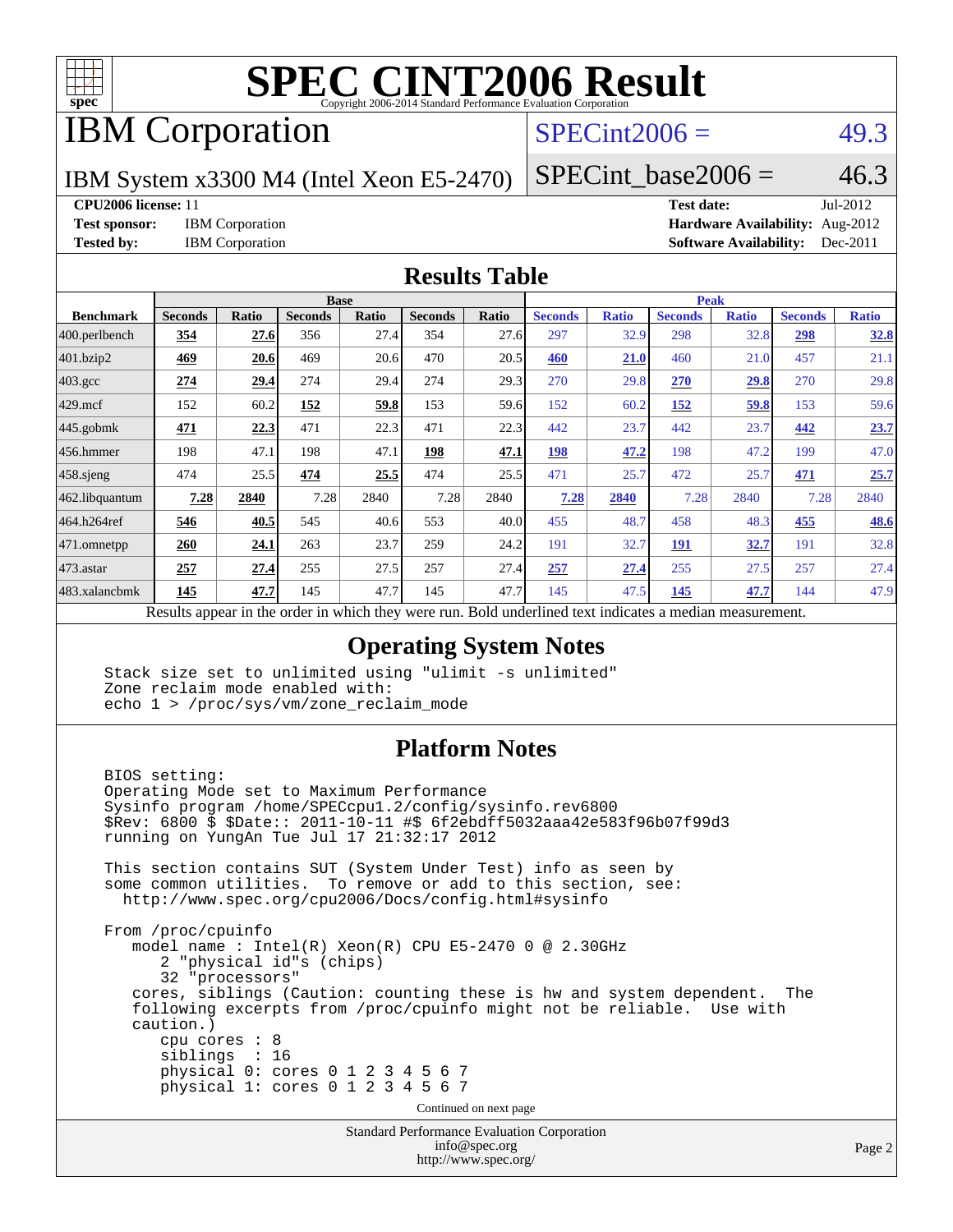

# **[SPEC CINT2006 Result](http://www.spec.org/auto/cpu2006/Docs/result-fields.html#SPECCINT2006Result)**

IBM Corporation

 $SPECint2006 = 49.3$  $SPECint2006 = 49.3$ 

IBM System x3300 M4 (Intel Xeon E5-2470)

SPECint base2006 =  $46.3$ 

**[Test sponsor:](http://www.spec.org/auto/cpu2006/Docs/result-fields.html#Testsponsor)** IBM Corporation **[Hardware Availability:](http://www.spec.org/auto/cpu2006/Docs/result-fields.html#HardwareAvailability)** Aug-2012

**[CPU2006 license:](http://www.spec.org/auto/cpu2006/Docs/result-fields.html#CPU2006license)** 11 **[Test date:](http://www.spec.org/auto/cpu2006/Docs/result-fields.html#Testdate)** Jul-2012 **[Tested by:](http://www.spec.org/auto/cpu2006/Docs/result-fields.html#Testedby)** IBM Corporation **[Software Availability:](http://www.spec.org/auto/cpu2006/Docs/result-fields.html#SoftwareAvailability)** Dec-2011

### **[Platform Notes \(Continued\)](http://www.spec.org/auto/cpu2006/Docs/result-fields.html#PlatformNotes)**

cache size : 20480 KB

 From /proc/meminfo MemTotal: 99043016 kB HugePages\_Total: 0<br>Hugepagesize: 2048 kB Hugepagesize:

 /usr/bin/lsb\_release -d Red Hat Enterprise Linux Server release 6.2 (Santiago)

From /etc/\*release\* /etc/\*version\*

 redhat-release: Red Hat Enterprise Linux Server release 6.2 (Santiago) system-release: Red Hat Enterprise Linux Server release 6.2 (Santiago) system-release-cpe: cpe:/o:redhat:enterprise\_linux:6server:ga:server

uname -a:

 Linux YungAn 2.6.32-220.el6.x86\_64 #1 SMP Wed Nov 9 08:03:13 EST 2011 x86\_64 x86\_64 x86\_64 GNU/Linux

run-level 3 Jul 17 21:30

SPEC is set to: /home/SPECcpul.2<br>Filesystem Type Size U Filesystem Type Size Used Avail Use% Mounted on /dev/mapper/vg\_yungan-lv\_home ext4 1.7T 65G 1.6T 5% /home

 Additional information from dmidecode: Memory: 12x Samsung M393B1K70DH0-CK0 8 GB 1600 MHz 2 rank

(End of data from sysinfo program)

### **[General Notes](http://www.spec.org/auto/cpu2006/Docs/result-fields.html#GeneralNotes)**

Environment variables set by runspec before the start of the run: KMP\_AFFINITY = "granularity=fine,compact,1,0" LD\_LIBRARY\_PATH = "/home/SPECcpu1.2/libs/32:/home/SPECcpu1.2/libs/64" OMP\_NUM\_THREADS = "16"

 Binaries compiled on a system with 1x Core i7-860 CPU + 8GB memory using RHEL5.5 Transparent Huge Pages enabled with: echo always > /sys/kernel/mm/redhat\_transparent\_hugepage/enabled

## **[Base Compiler Invocation](http://www.spec.org/auto/cpu2006/Docs/result-fields.html#BaseCompilerInvocation)**

[C benchmarks](http://www.spec.org/auto/cpu2006/Docs/result-fields.html#Cbenchmarks): [icc -m64](http://www.spec.org/cpu2006/results/res2012q3/cpu2006-20120730-23879.flags.html#user_CCbase_intel_icc_64bit_f346026e86af2a669e726fe758c88044)

Continued on next page

Standard Performance Evaluation Corporation [info@spec.org](mailto:info@spec.org) <http://www.spec.org/>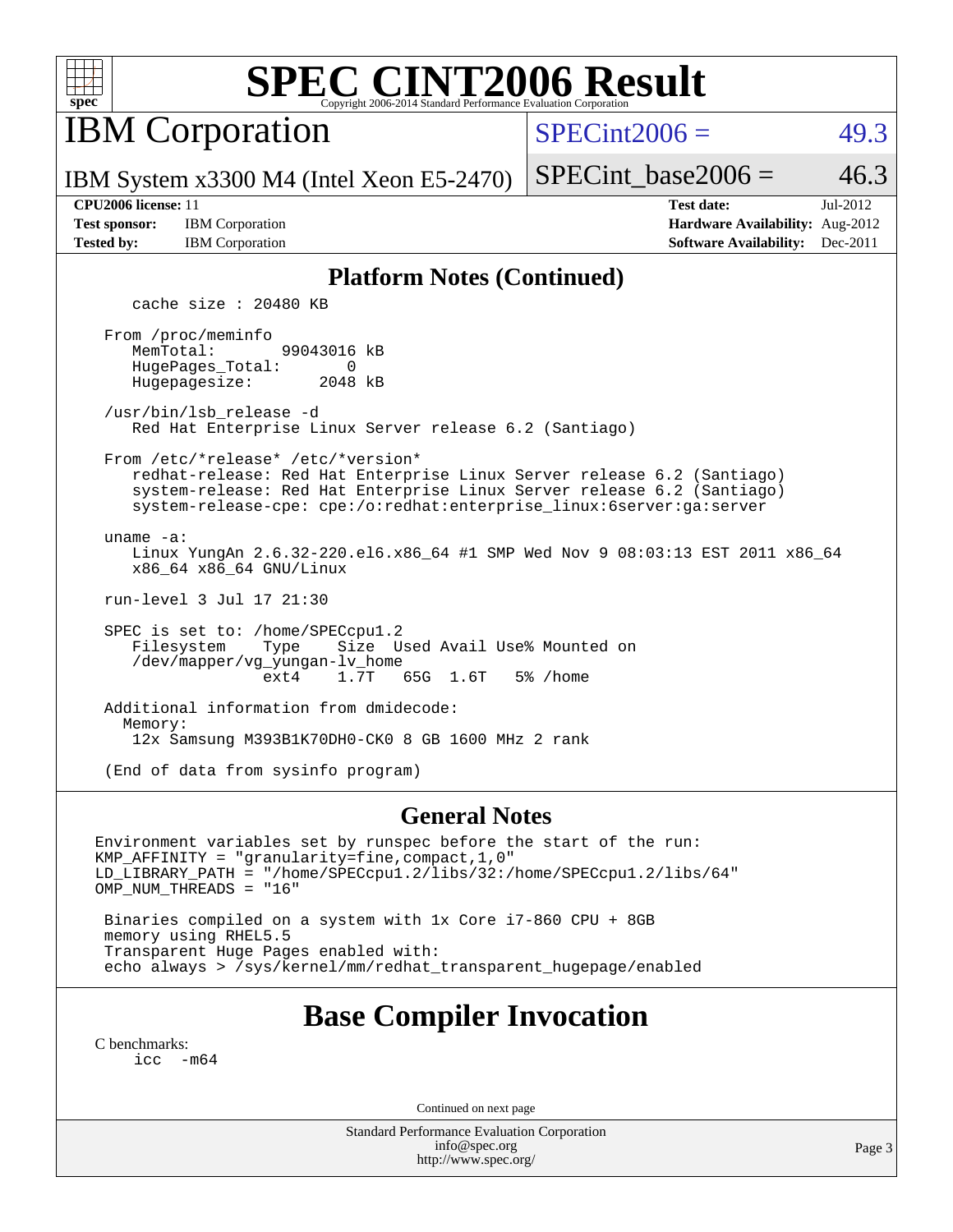| <b>SPEC CINT2006 Result</b><br>spec <sup>®</sup><br>Copyright 2006-2014 Standard Performance Evaluation Corporation                                                                                                                                                                                                                                                                                                                                                         |                                                                                                               |  |  |  |  |
|-----------------------------------------------------------------------------------------------------------------------------------------------------------------------------------------------------------------------------------------------------------------------------------------------------------------------------------------------------------------------------------------------------------------------------------------------------------------------------|---------------------------------------------------------------------------------------------------------------|--|--|--|--|
| <b>IBM</b> Corporation                                                                                                                                                                                                                                                                                                                                                                                                                                                      | $SPECint2006 =$<br>49.3                                                                                       |  |  |  |  |
| IBM System x3300 M4 (Intel Xeon E5-2470)                                                                                                                                                                                                                                                                                                                                                                                                                                    | 46.3<br>$SPECint\_base2006 =$                                                                                 |  |  |  |  |
| CPU2006 license: 11<br><b>Test sponsor:</b><br><b>IBM</b> Corporation<br><b>Tested by:</b><br><b>IBM</b> Corporation                                                                                                                                                                                                                                                                                                                                                        | <b>Test date:</b><br>Jul-2012<br>Hardware Availability: Aug-2012<br><b>Software Availability:</b><br>Dec-2011 |  |  |  |  |
| <b>Base Compiler Invocation (Continued)</b>                                                                                                                                                                                                                                                                                                                                                                                                                                 |                                                                                                               |  |  |  |  |
| $C_{++}$ benchmarks:<br>icpc -m64                                                                                                                                                                                                                                                                                                                                                                                                                                           |                                                                                                               |  |  |  |  |
| <b>Base Portability Flags</b>                                                                                                                                                                                                                                                                                                                                                                                                                                               |                                                                                                               |  |  |  |  |
| 400.perlbench: -DSPEC_CPU_LP64 -DSPEC_CPU_LINUX_X64<br>401.bzip2: -DSPEC_CPU_LP64<br>403.gcc: -DSPEC_CPU_LP64<br>429.mcf: -DSPEC_CPU_LP64<br>445.gobmk: -DSPEC_CPU_LP64<br>456.hmmer: - DSPEC_CPU_LP64<br>458.sjeng: -DSPEC_CPU_LP64<br>462.libquantum: -DSPEC_CPU_LP64 -DSPEC_CPU_LINUX<br>464.h264ref: -DSPEC_CPU_LP64<br>471.omnetpp: -DSPEC_CPU_LP64<br>473.astar: -DSPEC_CPU_LP64<br>483.xalancbmk: -DSPEC_CPU_LP64 -DSPEC_CPU_LINUX<br><b>Base Optimization Flags</b> |                                                                                                               |  |  |  |  |
| C benchmarks:<br>-xAVX -ipo -03 -no-prec-div -parallel -opt-prefetch -auto-p32                                                                                                                                                                                                                                                                                                                                                                                              |                                                                                                               |  |  |  |  |
| $C_{++}$ benchmarks:<br>-xAVX -ipo -03 -no-prec-div -opt-prefetch -auto-p32 -Wl,-z, muldefs<br>-L/smartheap -lsmartheap64                                                                                                                                                                                                                                                                                                                                                   |                                                                                                               |  |  |  |  |
| <b>Base Other Flags</b>                                                                                                                                                                                                                                                                                                                                                                                                                                                     |                                                                                                               |  |  |  |  |
| C benchmarks:<br>403.gcc: -Dalloca=_alloca                                                                                                                                                                                                                                                                                                                                                                                                                                  |                                                                                                               |  |  |  |  |
| <b>Peak Compiler Invocation</b><br>C benchmarks (except as noted below):                                                                                                                                                                                                                                                                                                                                                                                                    |                                                                                                               |  |  |  |  |
| $-m64$<br>icc                                                                                                                                                                                                                                                                                                                                                                                                                                                               |                                                                                                               |  |  |  |  |
| 400.perlbench: icc -m32<br>445.gobmk: icc -m32                                                                                                                                                                                                                                                                                                                                                                                                                              |                                                                                                               |  |  |  |  |
|                                                                                                                                                                                                                                                                                                                                                                                                                                                                             |                                                                                                               |  |  |  |  |
| Continued on next page<br><b>Standard Performance Evaluation Corporation</b>                                                                                                                                                                                                                                                                                                                                                                                                |                                                                                                               |  |  |  |  |
| info@spec.org<br>http://www.spec.org/                                                                                                                                                                                                                                                                                                                                                                                                                                       | Page 4                                                                                                        |  |  |  |  |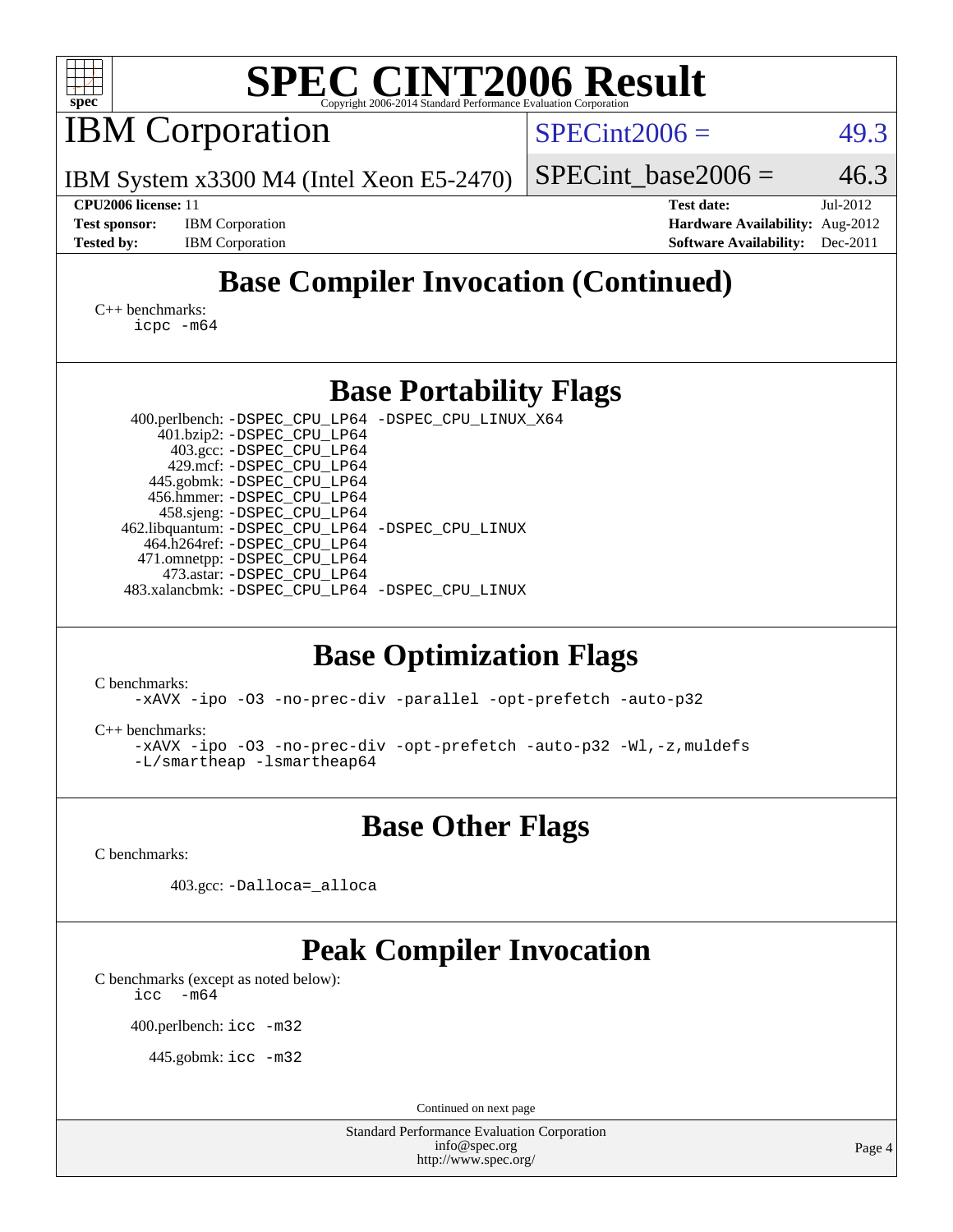

# **[SPEC CINT2006 Result](http://www.spec.org/auto/cpu2006/Docs/result-fields.html#SPECCINT2006Result)**

IBM Corporation

 $SPECint2006 = 49.3$  $SPECint2006 = 49.3$ 

IBM System x3300 M4 (Intel Xeon E5-2470)

**[Tested by:](http://www.spec.org/auto/cpu2006/Docs/result-fields.html#Testedby)** IBM Corporation **[Software Availability:](http://www.spec.org/auto/cpu2006/Docs/result-fields.html#SoftwareAvailability)** Dec-2011

SPECint base2006 =  $46.3$ **[CPU2006 license:](http://www.spec.org/auto/cpu2006/Docs/result-fields.html#CPU2006license)** 11 **[Test date:](http://www.spec.org/auto/cpu2006/Docs/result-fields.html#Testdate)** Jul-2012 **[Test sponsor:](http://www.spec.org/auto/cpu2006/Docs/result-fields.html#Testsponsor)** IBM Corporation **[Hardware Availability:](http://www.spec.org/auto/cpu2006/Docs/result-fields.html#HardwareAvailability)** Aug-2012

# **[Peak Compiler Invocation \(Continued\)](http://www.spec.org/auto/cpu2006/Docs/result-fields.html#PeakCompilerInvocation)**

464.h264ref: [icc -m32](http://www.spec.org/cpu2006/results/res2012q3/cpu2006-20120730-23879.flags.html#user_peakCCLD464_h264ref_intel_icc_a6a621f8d50482236b970c6ac5f55f93)

[C++ benchmarks \(except as noted below\):](http://www.spec.org/auto/cpu2006/Docs/result-fields.html#CXXbenchmarksexceptasnotedbelow) [icpc -m32](http://www.spec.org/cpu2006/results/res2012q3/cpu2006-20120730-23879.flags.html#user_CXXpeak_intel_icpc_4e5a5ef1a53fd332b3c49e69c3330699)

473.astar: [icpc -m64](http://www.spec.org/cpu2006/results/res2012q3/cpu2006-20120730-23879.flags.html#user_peakCXXLD473_astar_intel_icpc_64bit_fc66a5337ce925472a5c54ad6a0de310)

**[Peak Portability Flags](http://www.spec.org/auto/cpu2006/Docs/result-fields.html#PeakPortabilityFlags)**

 400.perlbench: [-DSPEC\\_CPU\\_LINUX\\_IA32](http://www.spec.org/cpu2006/results/res2012q3/cpu2006-20120730-23879.flags.html#b400.perlbench_peakCPORTABILITY_DSPEC_CPU_LINUX_IA32) 401.bzip2: [-DSPEC\\_CPU\\_LP64](http://www.spec.org/cpu2006/results/res2012q3/cpu2006-20120730-23879.flags.html#suite_peakPORTABILITY401_bzip2_DSPEC_CPU_LP64) 403.gcc: [-DSPEC\\_CPU\\_LP64](http://www.spec.org/cpu2006/results/res2012q3/cpu2006-20120730-23879.flags.html#suite_peakPORTABILITY403_gcc_DSPEC_CPU_LP64) 429.mcf: [-DSPEC\\_CPU\\_LP64](http://www.spec.org/cpu2006/results/res2012q3/cpu2006-20120730-23879.flags.html#suite_peakPORTABILITY429_mcf_DSPEC_CPU_LP64) 456.hmmer: [-DSPEC\\_CPU\\_LP64](http://www.spec.org/cpu2006/results/res2012q3/cpu2006-20120730-23879.flags.html#suite_peakPORTABILITY456_hmmer_DSPEC_CPU_LP64) 458.sjeng: [-DSPEC\\_CPU\\_LP64](http://www.spec.org/cpu2006/results/res2012q3/cpu2006-20120730-23879.flags.html#suite_peakPORTABILITY458_sjeng_DSPEC_CPU_LP64) 462.libquantum: [-DSPEC\\_CPU\\_LP64](http://www.spec.org/cpu2006/results/res2012q3/cpu2006-20120730-23879.flags.html#suite_peakPORTABILITY462_libquantum_DSPEC_CPU_LP64) [-DSPEC\\_CPU\\_LINUX](http://www.spec.org/cpu2006/results/res2012q3/cpu2006-20120730-23879.flags.html#b462.libquantum_peakCPORTABILITY_DSPEC_CPU_LINUX) 473.astar: [-DSPEC\\_CPU\\_LP64](http://www.spec.org/cpu2006/results/res2012q3/cpu2006-20120730-23879.flags.html#suite_peakPORTABILITY473_astar_DSPEC_CPU_LP64) 483.xalancbmk: [-DSPEC\\_CPU\\_LINUX](http://www.spec.org/cpu2006/results/res2012q3/cpu2006-20120730-23879.flags.html#b483.xalancbmk_peakCXXPORTABILITY_DSPEC_CPU_LINUX)

## **[Peak Optimization Flags](http://www.spec.org/auto/cpu2006/Docs/result-fields.html#PeakOptimizationFlags)**

[C benchmarks](http://www.spec.org/auto/cpu2006/Docs/result-fields.html#Cbenchmarks):

400.perlbench:  $-xAUX(pass 2)$  -prof-qen(pass 1) [-ipo](http://www.spec.org/cpu2006/results/res2012q3/cpu2006-20120730-23879.flags.html#user_peakPASS2_CFLAGSPASS2_LDCFLAGS400_perlbench_f-ipo)(pass 2) -03(pass 2) [-no-prec-div](http://www.spec.org/cpu2006/results/res2012q3/cpu2006-20120730-23879.flags.html#user_peakPASS2_CFLAGSPASS2_LDCFLAGS400_perlbench_f-no-prec-div)(pass 2) [-prof-use](http://www.spec.org/cpu2006/results/res2012q3/cpu2006-20120730-23879.flags.html#user_peakPASS2_CFLAGSPASS2_LDCFLAGS400_perlbench_prof_use_bccf7792157ff70d64e32fe3e1250b55)(pass 2) [-opt-prefetch](http://www.spec.org/cpu2006/results/res2012q3/cpu2006-20120730-23879.flags.html#user_peakCOPTIMIZE400_perlbench_f-opt-prefetch) [-ansi-alias](http://www.spec.org/cpu2006/results/res2012q3/cpu2006-20120730-23879.flags.html#user_peakCOPTIMIZE400_perlbench_f-ansi-alias) 401.bzip2: [-xAVX](http://www.spec.org/cpu2006/results/res2012q3/cpu2006-20120730-23879.flags.html#user_peakPASS2_CFLAGSPASS2_LDCFLAGS401_bzip2_f-xAVX)(pass 2) [-prof-gen](http://www.spec.org/cpu2006/results/res2012q3/cpu2006-20120730-23879.flags.html#user_peakPASS1_CFLAGSPASS1_LDCFLAGS401_bzip2_prof_gen_e43856698f6ca7b7e442dfd80e94a8fc)(pass 1) [-ipo](http://www.spec.org/cpu2006/results/res2012q3/cpu2006-20120730-23879.flags.html#user_peakPASS2_CFLAGSPASS2_LDCFLAGS401_bzip2_f-ipo)(pass 2) [-O3](http://www.spec.org/cpu2006/results/res2012q3/cpu2006-20120730-23879.flags.html#user_peakPASS2_CFLAGSPASS2_LDCFLAGS401_bzip2_f-O3)(pass 2) [-no-prec-div](http://www.spec.org/cpu2006/results/res2012q3/cpu2006-20120730-23879.flags.html#user_peakCOPTIMIZEPASS2_CFLAGSPASS2_LDCFLAGS401_bzip2_f-no-prec-div) [-prof-use](http://www.spec.org/cpu2006/results/res2012q3/cpu2006-20120730-23879.flags.html#user_peakPASS2_CFLAGSPASS2_LDCFLAGS401_bzip2_prof_use_bccf7792157ff70d64e32fe3e1250b55)(pass 2) [-auto-ilp32](http://www.spec.org/cpu2006/results/res2012q3/cpu2006-20120730-23879.flags.html#user_peakCOPTIMIZE401_bzip2_f-auto-ilp32) [-opt-prefetch](http://www.spec.org/cpu2006/results/res2012q3/cpu2006-20120730-23879.flags.html#user_peakCOPTIMIZE401_bzip2_f-opt-prefetch) [-ansi-alias](http://www.spec.org/cpu2006/results/res2012q3/cpu2006-20120730-23879.flags.html#user_peakCOPTIMIZE401_bzip2_f-ansi-alias) 403.gcc: [-xAVX](http://www.spec.org/cpu2006/results/res2012q3/cpu2006-20120730-23879.flags.html#user_peakCOPTIMIZE403_gcc_f-xAVX) [-ipo](http://www.spec.org/cpu2006/results/res2012q3/cpu2006-20120730-23879.flags.html#user_peakCOPTIMIZE403_gcc_f-ipo) [-O3](http://www.spec.org/cpu2006/results/res2012q3/cpu2006-20120730-23879.flags.html#user_peakCOPTIMIZE403_gcc_f-O3) [-no-prec-div](http://www.spec.org/cpu2006/results/res2012q3/cpu2006-20120730-23879.flags.html#user_peakCOPTIMIZE403_gcc_f-no-prec-div) [-inline-calloc](http://www.spec.org/cpu2006/results/res2012q3/cpu2006-20120730-23879.flags.html#user_peakCOPTIMIZE403_gcc_f-inline-calloc) [-opt-malloc-options=3](http://www.spec.org/cpu2006/results/res2012q3/cpu2006-20120730-23879.flags.html#user_peakCOPTIMIZE403_gcc_f-opt-malloc-options_13ab9b803cf986b4ee62f0a5998c2238) [-auto-ilp32](http://www.spec.org/cpu2006/results/res2012q3/cpu2006-20120730-23879.flags.html#user_peakCOPTIMIZE403_gcc_f-auto-ilp32)  $429$ .mcf: basepeak = yes 445.gobmk: [-xAVX](http://www.spec.org/cpu2006/results/res2012q3/cpu2006-20120730-23879.flags.html#user_peakPASS2_CFLAGSPASS2_LDCFLAGS445_gobmk_f-xAVX)(pass 2) [-prof-gen](http://www.spec.org/cpu2006/results/res2012q3/cpu2006-20120730-23879.flags.html#user_peakPASS1_CFLAGSPASS1_LDCFLAGS445_gobmk_prof_gen_e43856698f6ca7b7e442dfd80e94a8fc)(pass 1) [-prof-use](http://www.spec.org/cpu2006/results/res2012q3/cpu2006-20120730-23879.flags.html#user_peakPASS2_CFLAGSPASS2_LDCFLAGS445_gobmk_prof_use_bccf7792157ff70d64e32fe3e1250b55)(pass 2) [-ansi-alias](http://www.spec.org/cpu2006/results/res2012q3/cpu2006-20120730-23879.flags.html#user_peakCOPTIMIZE445_gobmk_f-ansi-alias) 456.hmmer: [-xAVX](http://www.spec.org/cpu2006/results/res2012q3/cpu2006-20120730-23879.flags.html#user_peakCOPTIMIZE456_hmmer_f-xAVX) [-ipo](http://www.spec.org/cpu2006/results/res2012q3/cpu2006-20120730-23879.flags.html#user_peakCOPTIMIZE456_hmmer_f-ipo) [-O3](http://www.spec.org/cpu2006/results/res2012q3/cpu2006-20120730-23879.flags.html#user_peakCOPTIMIZE456_hmmer_f-O3) [-no-prec-div](http://www.spec.org/cpu2006/results/res2012q3/cpu2006-20120730-23879.flags.html#user_peakCOPTIMIZE456_hmmer_f-no-prec-div) [-unroll2](http://www.spec.org/cpu2006/results/res2012q3/cpu2006-20120730-23879.flags.html#user_peakCOPTIMIZE456_hmmer_f-unroll_784dae83bebfb236979b41d2422d7ec2) [-auto-ilp32](http://www.spec.org/cpu2006/results/res2012q3/cpu2006-20120730-23879.flags.html#user_peakCOPTIMIZE456_hmmer_f-auto-ilp32) [-ansi-alias](http://www.spec.org/cpu2006/results/res2012q3/cpu2006-20120730-23879.flags.html#user_peakCOPTIMIZE456_hmmer_f-ansi-alias) 458.sjeng: [-xAVX](http://www.spec.org/cpu2006/results/res2012q3/cpu2006-20120730-23879.flags.html#user_peakPASS2_CFLAGSPASS2_LDCFLAGS458_sjeng_f-xAVX)(pass 2) [-prof-gen](http://www.spec.org/cpu2006/results/res2012q3/cpu2006-20120730-23879.flags.html#user_peakPASS1_CFLAGSPASS1_LDCFLAGS458_sjeng_prof_gen_e43856698f6ca7b7e442dfd80e94a8fc)(pass 1) [-ipo](http://www.spec.org/cpu2006/results/res2012q3/cpu2006-20120730-23879.flags.html#user_peakPASS2_CFLAGSPASS2_LDCFLAGS458_sjeng_f-ipo)(pass 2) [-O3](http://www.spec.org/cpu2006/results/res2012q3/cpu2006-20120730-23879.flags.html#user_peakPASS2_CFLAGSPASS2_LDCFLAGS458_sjeng_f-O3)(pass 2) [-no-prec-div](http://www.spec.org/cpu2006/results/res2012q3/cpu2006-20120730-23879.flags.html#user_peakPASS2_CFLAGSPASS2_LDCFLAGS458_sjeng_f-no-prec-div)(pass 2) [-prof-use](http://www.spec.org/cpu2006/results/res2012q3/cpu2006-20120730-23879.flags.html#user_peakPASS2_CFLAGSPASS2_LDCFLAGS458_sjeng_prof_use_bccf7792157ff70d64e32fe3e1250b55)(pass 2) [-unroll4](http://www.spec.org/cpu2006/results/res2012q3/cpu2006-20120730-23879.flags.html#user_peakCOPTIMIZE458_sjeng_f-unroll_4e5e4ed65b7fd20bdcd365bec371b81f)

Continued on next page

Standard Performance Evaluation Corporation [info@spec.org](mailto:info@spec.org) <http://www.spec.org/>